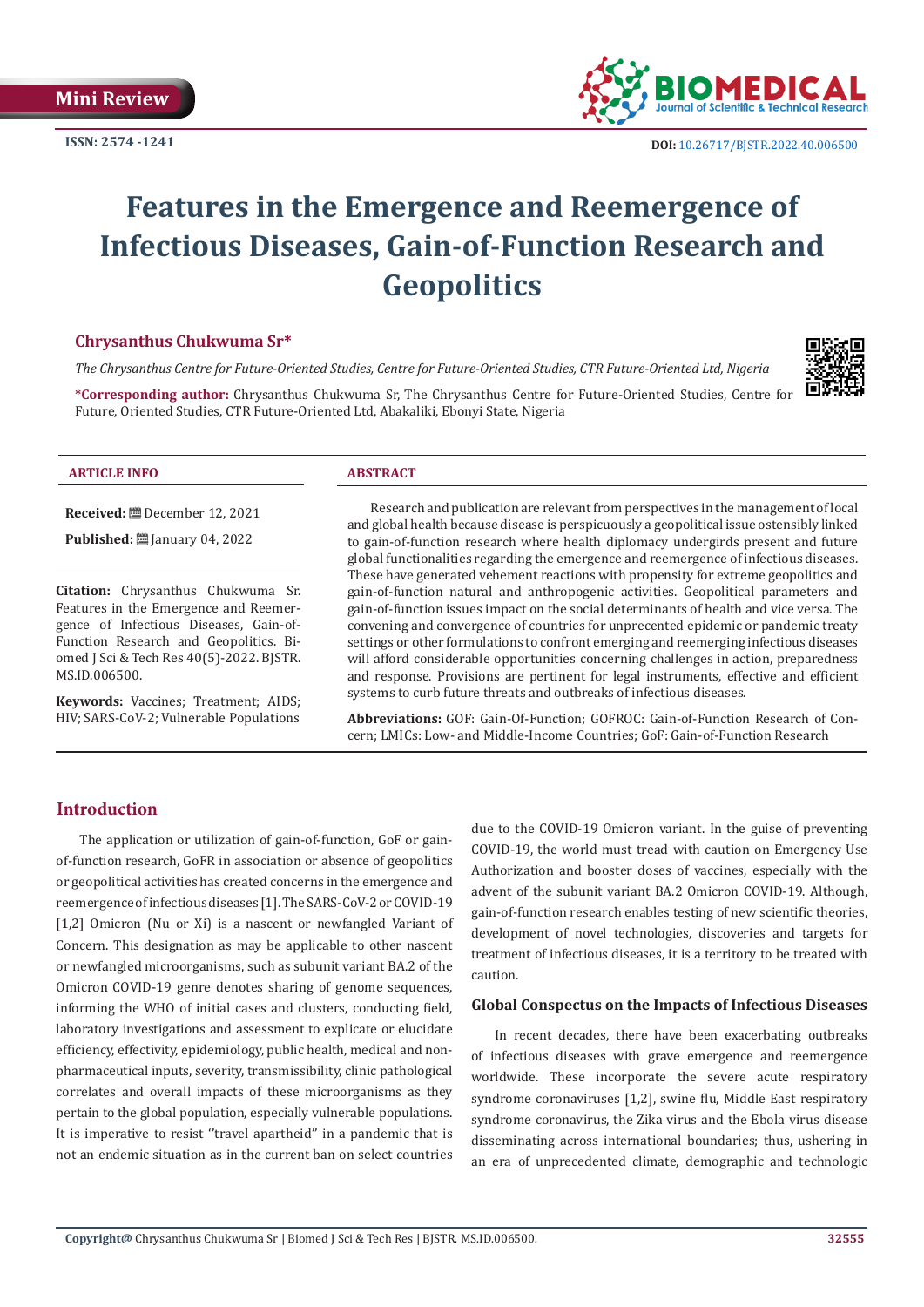spatiotemporal variations [1] in both rural and urban precincts with escalating threats to hunger/food security, environment, health and socioeconomic activities [1,3,4]. These pose grave threats which require countries with vast resources and conscionable geopolitical imperatives to contribute and enhance global health and environmental security to stem the increased risk in the emergence and reemergence of novel infectious diseases [5-7]. All nations continue facing the threats of an avalanche of emerging and reemerging infectious disease epidemics and pandemics.

These have resulted in widespread escalating global concerns due to their excruciating and debilitating effects [1,8] with the inextricable linkage of infectious diseases and geopolitical stability without an iota of consideration for international boundaries or borders. Understanding geopolitical determinants and gain-offunction research will enhance evidence and imperatives for the improvement of preventing and treating emerging and reemerging infectious diseases globally. Protagonists of international health, policy and security have perspicuously enhanced health perspectives and interventions in association with political stability and gain-of-function studies to address the disproportionate global perturbations and impact of the SARS-CoV-2 Omicron variant and other microbial variants as they reflect on strategies to balance public and medical modalities in the pandemic devoid of stigmatisation regarding the origin(s)/source(s) as in HIV/AIDS controversies [9].

#### **Gain-of-Function Research and Geopolitical Attributes**

Gain-of-Function research is capable of exposing perspicuous mutation occurring in defined viruses, permits easier community surveillance, and identification of the genesis of the mutations, contemporaneous production of compatible and veritable vaccines [6,7] and feasible treatments. Thus GoF research connotes the serial presentation of microorganisms whereby their host tropisms, immunogenicity and virulence are augmented via the inducement of specific pressure to a defined culture [10].

CRISPR, a gene editing technology is feasible coupled with selective serial passaging in the investigation of the functionality of defined genes on protein expression and roles of organisms as well as the biological mechanisms undergirding the transmission and replication of viruses [10]. Nascent SARS-CoV-2 variants having mutations in the spike glycoprotein emanated independently in numerous locales within ostensibly significant functionalities. These aggregated mutations in the 501Y, K417N and E484K were detected in the receptor-binding domain, RBD including mutations in the N-terminal domain, NTD [11]. The nascent SARS-CoV-2 or COVID-19 Omicron variant, B.1.1.529 (Nu, Xi) was detected through genomic sequencing.

## **Vaccines and Treatment**

Exploration of vaccines and treatment modalities as well as trending strategic scenarios in the context and perspective of erstwhile epidemics and pandemics provides valuable applications for the prevention, control and treatment of emerging and reemerging infectious diseases. This means an upward review for inter alia compulsory application of face masks, practical sustained manual hygiene, social distancing, assembly in well-ventilated ambients and other pertinent non-pharmacological interventions, compliance to preventative strategies to restrict the dissemination of the newfangled variants [6,7] per gain-of-function research and geopolitical interventions. Statistical equivalence tend to indicate that vaccines have been protective against the presenting coronavirus variants. The mRNA vaccines by Moderna and Pfizer-BioNtech are more effective than the Astrazeneca variety. Animals are liable to contract SARS-CoV-2, and viral reservoirs can revert same to humans. However, the pharmaceutical industries are faced with paucity of data in the choice of viruses for immunization. A newfangled oral antiviral drug, Molnupiravir for the effective treatment of the COVID has been produced by the Merck and Ridgeback Biotherapeutics [12], and it is incumbent on developed countries with abundant resources to distribute these vaccines to poorer countries and vulnerable populations worldwide [6,7].

Due to emerging variants, the COVID-19 pandemic has placed the production of a veritable vaccine in an intricately complex situation as the pharmaceutical industries have limited data for the immunization against any particular coronavirus. It is considered that the gain-of-function research whereby there is certain genetic manipulation culminated in more deleterious delta variant of SARS-CoV-2, the etiologic agent of COVID-19 [6, 7]. Although, this remains speculative, the gain-of-function standard on the conspiracy and collaboration of China and the NIH of USA will be protracted even as the source, origin, socioeconomics, geopolitics and legal implications of SARS-CoV-2 are sustained or controverted by Gainof-function research of concern, GOFROC as a discretionary term [13]. With regard to pharmaceutical drugs, Ibuprofen, also called Advil and Motrin is a common non-steroidal anti-inflammatory anti-pyretic therapeutic agent, additionally used for pain mitigation, fever, swelling and redness [14]. It was suggested that ibuprofen was an inappropriate treatment for certain symptoms in COVID-19 patients because SARS-CoV-2 was detected to bind to target cells through ACE2 in the respiratory apparatus [15]. Thus, it was suggested that ACE2-stimulating drugs, ACE inhibitors and ibuprofen aggravate the risk in the severity of morbidity and mortality of COVID-19 [16]; and, as such, not amenable in COVID-19 suspected cases [17]. However, it has not been proven that ibuprofen is associated with symptom derangement, prolongs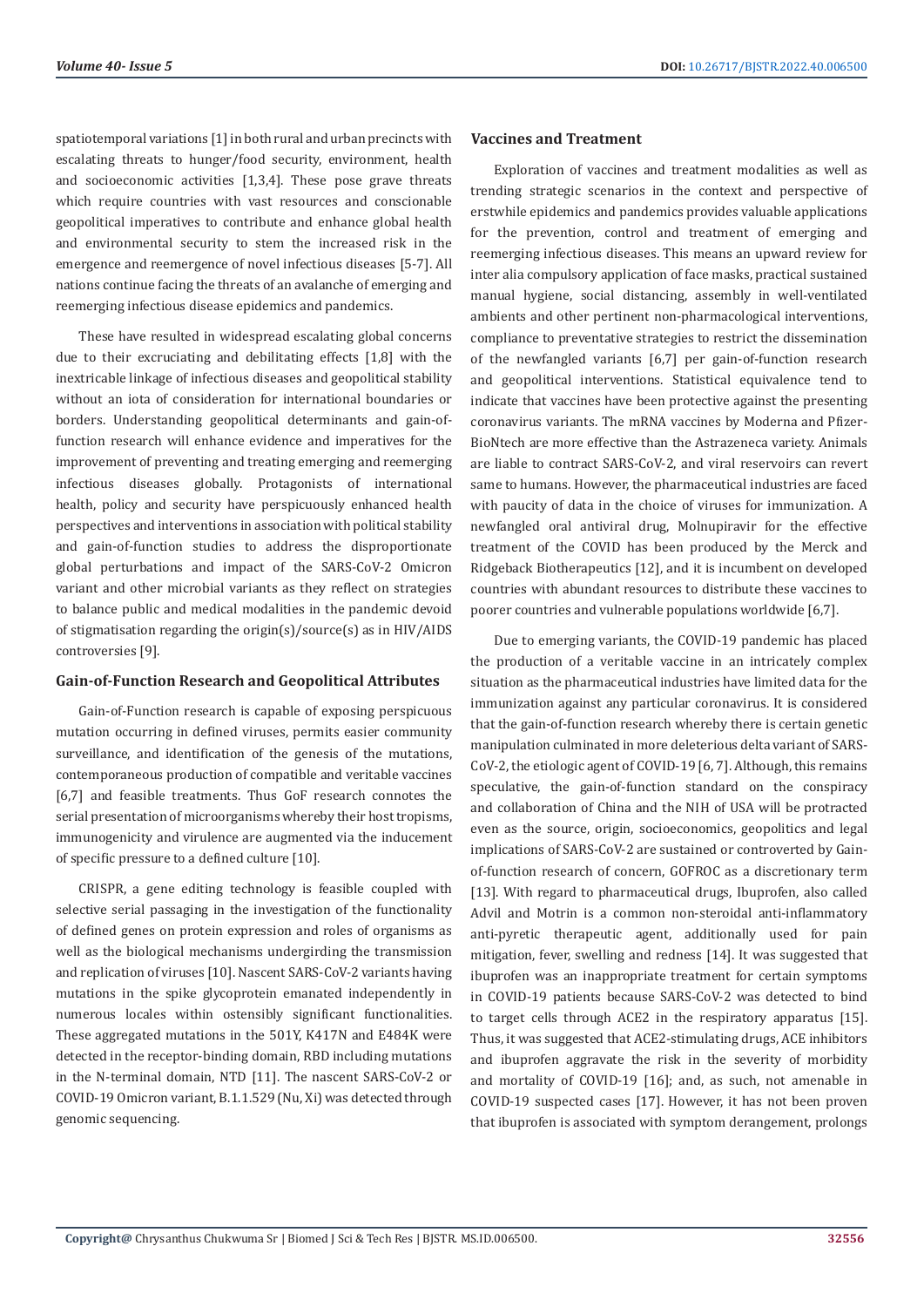illness, or that resultant or concomitant inflammations mask COVID-19 severity, interfere in certain immune response or elevate the viral infection [14].

These controversies that ibuprofen and other NSAIDs are not veritable choices in the treatment of symptoms in COVID-19 patients may be related to bias of retrospective short-term studies. Armchair scientists, researchers and medical practitioners are liable to misinterpret, misrepresent, omit or mislead authentic bioinformatics and spatiotemporal variations [1,14] geopolitical activities and gain-of-function in SARS-CoV-2 or COVID-19 emerging and reemerging variants. The unpredictable and unprecedented accelerated dissemination of these nascent problems present novel challenges and opportunities for the production, formulation, administration and regulation of vaccines and other therapeutic pharmacological and non-pharmacological approaches [6,7,14,18].

# **Natural and Anthropogenic Factors in Infectious Disease Progression**

Socioeconomic, natural, anthropogenic and other related constructed systems, such as geopolitics and gain-in-function research modalities have contributed to deleterious effects of certain microorganisms including the HIV/AIDS and COVID-19 or SARS-CoV-2 pandemic. These have impacted on the environment, social welfare, wellbeing and quality of life, biodiversity, ecological systems, governmental policy, governance [19], ecosystem cadastre [3], primary healthcare structure [20,21] with concomitant social hysteria [22] in this COVID-19 pandemic era. These are presenting expansive effects of epidemics and pandemics across domestic and international borders or boundaries of countries or regions which have altered the trajectories of emerging and reemerging infectious diseases. The eradication or mitigation of upsurge in variants of infectious diseases may discontinue ecological interference of diverse epidemics and pandemics, such as HIV/AIDS, coronavirus, Cryptosporidium, Cystoisospora, Acanthamoeba, Ebola virus, Lassa fever, and yellow fever infections and infestations [1].

Contributing factors to emerging and reemerging infectious diseases include expansive increase of human population, migration, rapid increases in internecine conflicts, hunger [23], geopolitical situations, deforestation, and abuse of pharmacological agents [24,25] as well as the complexity of interactive events of anthropogenic and natural interplay in the emergence of novel microbial agents, and reemergence of erstwhile infectious diseases presumed to have been eradicated. Natural occurrences and anthropogenic activities have expansively contributed to facilitate the emergence, reemergence and dissemination of infectious diseases both locally and globally with their extant constraints and challenges as they fit into the environmental, public health, sociological, economic, salient and latent spatiotemporal and

pecuniary burdens [22] associated with developmental and geopolitical activities.

## **Exploring Converging Spheres of Emerging and Reemerging Infectious Diseases and Microorganisms**

Researchers tend to agree that within the past four decades, there have been remarkable global perspectives in taking cognizance and responding to threats of infectious diseases and harmful microbiota, especially since the SARS outbreak of 2003 [1,26,27]. The geopolitics of the presenting COVID-19 pandemic intersects in an inextricably complex global and transboundary trajectory that challenges global governance, policy and international cooperation. The COVID-19 pandemic has exposed the inherent dangers in the frailty and fragility of international cooperation of discrete and disparate national boundaries and territorial integrities or other collective responsibilities for sharing and distributing public health supplies, deciding on local and global strategic issues, excoriating and exacerbating pressures on food security [28], vaccines [6,7], scarce resources [29,30], disruption of population density and climate change, especially in the least developed countries. These also pertain to the developed countries with the hardest hit of the COVID-19 pandemic exposed to environmental perturbations, such as poor atmospheric/air quality, public health and climate issues or challenges for coordinated response in a multidimensional strategy [31].

The immunodeficiency syndrome is a presentation of relatively inextricably-linked severe disorders due to the human immune deficiency virus, HIV1 [9]. AIDS is mainly a disorder in erstwhile healthy persons without perspicuous underlying iatrogenic etiology. Controversies have been enmeshed in the origin [32], incidence and prevalence of HIV, the social implications [9] and legal status have been extensively debated [33]. Devoid of effective and efficient vaccination, there will be incessant dissemination of the AIDS virus across international boundaries worldwide, there is no extant conclusive evidence that the AIDS virus emanated from sub-Saharan Africa, or that the progenitor virus was extant in Central Africa [9]. Even by 2030; the African region may not terminate the AIDS scourge as a public health threat because the continent continues to fall short of the pertinent 75% dimunition in nascent HIV infections and 81% 2020 dimunition in AIDSassociated mortality [34]. These are evident, although, a vast majority of persons are aware of their HIV status and treatment schedules or rates.

Nascent HIV infections and AIDS-associated mortality are not concomitantly diminishing. The African continent, and especially, the sub-Saharan Africa sub-region cannot afford to be detracted in the urgent quest and focus to curb the inequities which conduct AIDS, other epidemics and pandemics. Despite the challenges and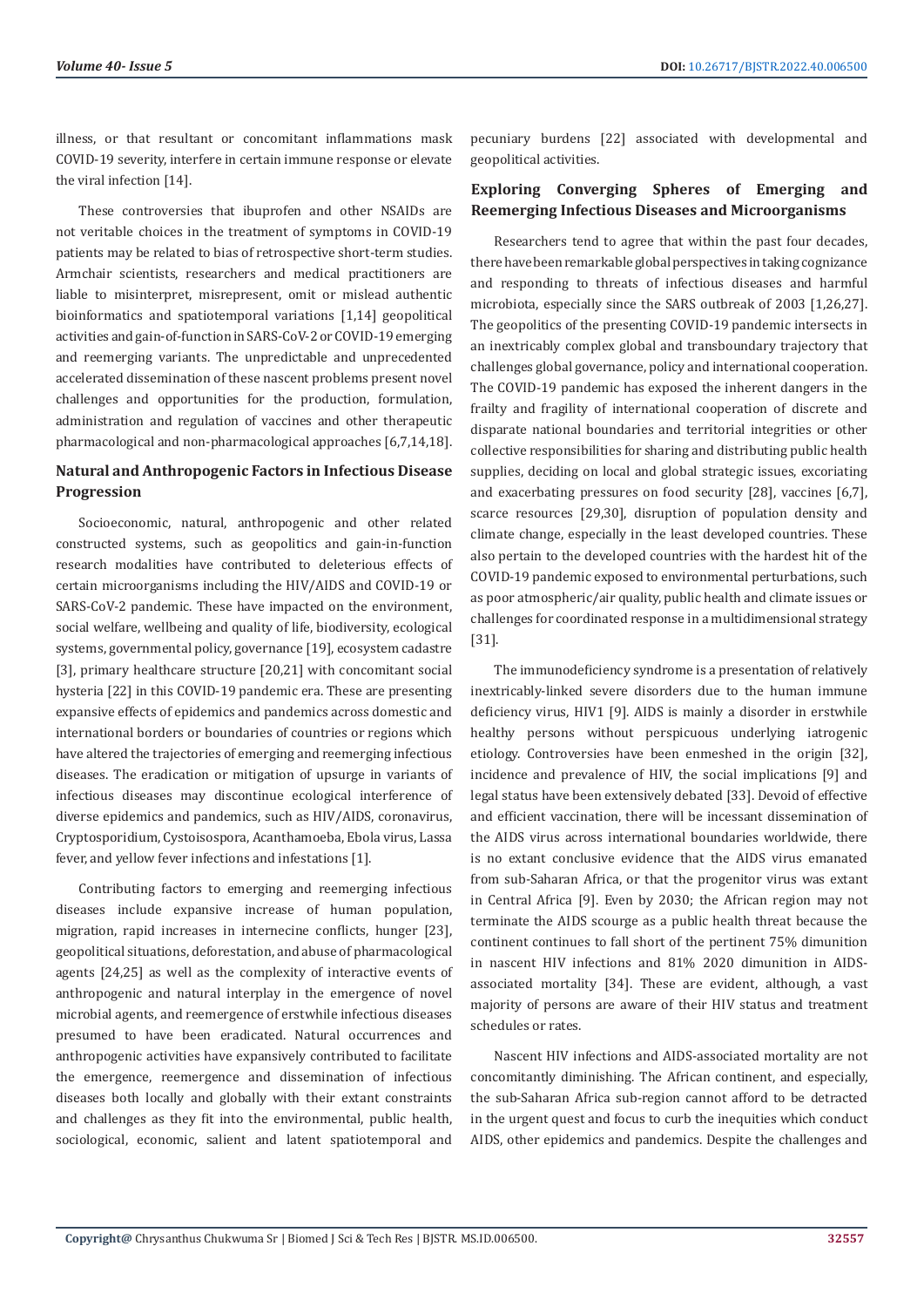issues, it is evident that remarkable progress has been achieved or achievable against HIV in recent decades and in the future regarding the decrement of morbidity and mortality rates in the entire continent due to ardent and strigent measures as well as consumption of antiretroviral drugs. It is imperative to employ equitable access to treatment, uninterrupted services**,** global sharing and solidarity which constitute essential ingredients to harness and curb HIV/AIDS, COVID-19 or SARS-CoV-2 and other emerging and reemerging deleterious microbiome. The Cryptosporidium parasite with the ensuing infection of cryptosporidiosis continues unabated to constitute both environmental and public health problems in the category of emerging and reemerging diseases globally [35,36].

The correlates of protective immunity and the parasitosis of the Cryptosporidium spp in both humans and animals have ostensibly confounded policy makers and researchers alike; and its prevention has involved configuring disparate or converging modes of research and policies which may have impacted, and continue to impact on geopolitics and gain-of-function issues not yet unravelled in the public domain. These tendencies are invariably manifest in cystoisosporiasis, erstwhile referred to as isosporiasis [37]. Globally, especially in tropical and sub-tropical ambients, the infection due to the etiologic agent, *Cystoisospora belli*, *C. belli* is common in immunocompromised persons, such as HIV-infected/AIDS patients. Cystoisosporiasis, HIV/AIDS and SARS-CoV-2 patients exhibit clinicopathological correlates pertinent to elucidate associated comorbidities and mechanisms of these disorders. Geopolitics and gain-of-function tinkering are liable to obfuscate or mask the contracting and dissemination of these diseases resulting in gross neglect of the disparate pathological influences and manifestations among vulnerable populations [37].

Cystoisoporiasis and several other protozoal infestations and infections, such as microsporidiosis exclusively or in comorbidity with AIDS [38] are emerging and reemerging infectious diseases [1] prevalent in low- and middle-income countries, LMICs than in high income countries. Amongst other protozoal infections, cystoisosporiasis patients may not be more susceptible to SARS-CoV-2/COVID-19 but the probable geopolitics and gain-offunction trajectories with resultant variants pose dimensions of concern. The epidemiology and clinicopathological features of *C. belli* are significant for routine surveillance of the parasite in immunosuppressed patients [37] for sustainable geopolitics and gain-of-function of concern as well as related anthropogenic interventions in gain-of-function research.

Thus, in the ocular apparatus, SARS-CoV-2, otherwise alluded to as the coronavirus 2019 or COVID-19 has precipitated health repercursions of perturbing unprecedented magnitude or dimensions [39,40] with deterioration of the ophthalmic system. It has caused susceptible individuals suffering from Acanthamoebic keratitis to seek cogent healthcare due to increased risk of COVID-19 infections via wearing of contact lenses [41]. There are stringent efforts to prioritize community capacity in the surveillance and curbing of Acanthamoeba keratitis in the environ [42] to avoid severe ophthalmic diseases, such as anterior uveitis and conjuctivitis as well as the attendant consequences of geopolitical and gain-of-function issues.

# **Socioeconomic Effects of Emerging and Reemerging Infectious Diseases**

The alleviation or eradication of local and global poverty as well as hunger [43] with adequate health provisions, sustainable development and environment is a daunting task in the face of epidemics and pandemics of emerging and reemerging infectious diseases as depicted, for instance, in the scourges of the swine flu, HIV/AIDS, Ebola virus, SARS-CoV-2 or COVID-19. This is more so as we take into cognizance the UN's 17 Goals in the face of constricted resources and bourgeoning human populations inhabiting Planet Earth. With current abject poverty and hunger amongst vulnerable populations in tropical and sub-tropical Africa, Asia including Latin America in contrast to ostensibly resource-endowed North America and Europe, there are greater extant socioeconomic and healthcare deprivations and diminished wealth acquisition and resource control in the COVID-19 pandemic [29,30].

The SARS-CoV-2 or COVID-19 variants have configured or undergone gain-of-function to expose local and universal geopolitics with resultant excruciating hunger [22]. Indubitably, the COVID-19 pandemic with other emerging and reemerging, and non-comparatively salient infectious diseases have exposed the non-pragmatic preparedness, conscience and justice in the imposed geopolitics of local and global institutions driven by inter alia the disruption, and dimunitive capacity of small- and medium-sized enterprises. It is pertinent to predict the impact and resurgence of epidemics and pandemics of infectious diseases and their variants of concern in order to rescue the human population and businesses from extreme dissipation.

## **Discussion**

Gain-of-Function research (GoF research, GoFR) medically implies genetic alteration of an organism to augment the biological functionalities of gene products, such as pathogenesis, transmissibility or microbiome host range and targets to optimally predict the emergence and reemergence of infectious diseases with concomitant development or formulation of vaccines and therapeutic agents [44]. Inasmuch as diverse entities, such as policy makers and research scientists may differentially explicate Gain-of-Function research, it may contextually connote genetically as mutations which grant a gene, RNA or protein newfangled potentialities or expression in contradistinction to Loss-of-Function that depicts the resultant dimunitive capacity of a gene to access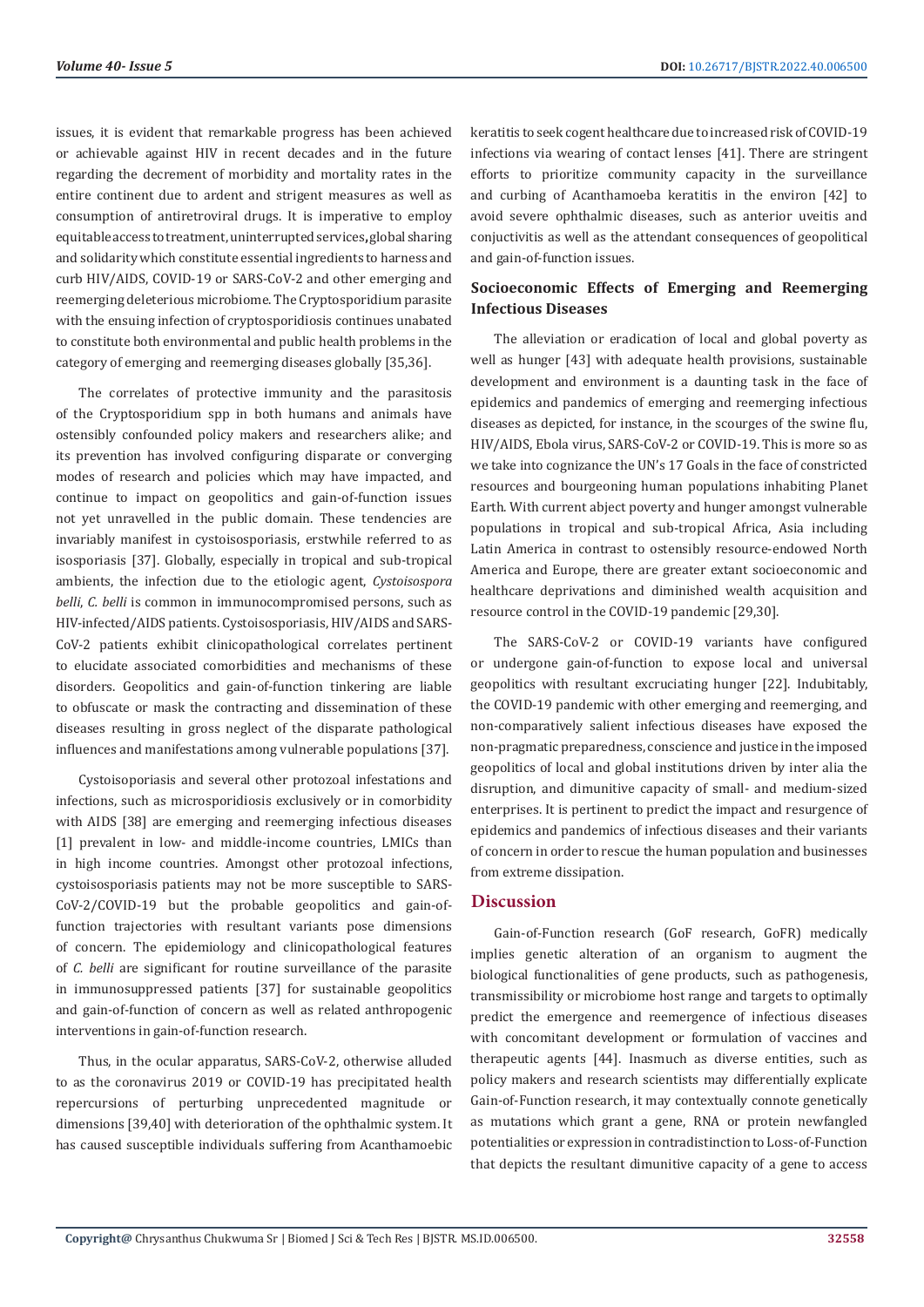its deficiency, thereof [45]. As it presents expansive advancements in global health, gain-of-function research poses biosafety or biosecurity and governance concerns which definitely neccesitate legislative and regulatory measures regarding the emergence [46] and reemergence of infectious diseases in convergence with both domestic and international standards [47], undergirding environmental legislation and citizen participation [48] for sustainable development [49] to obviate risks, dire repercussions, intransigent, unconscionable and irresponsible research as may affect biosafety and biosecurity [47].

The epidemics and pandemics associated with emerging and reemerging infectious diseases with their superimposed geopolitics and gain-of-function issues portend far-reaching impacts on the human population both locally and globally [1]. Persons having acute and chronic health conditions are invariably at differential risks of morbidity and mortality from the sequelae of inter alia SARS-CoV-2/COVID-19 and HIV/AIDS [50]. The superimposed social distance to flatten the curve in nascent cases negatively depict the status of the economy, thus, intersecting extant health perturbations, such as HIV/PWH within vulnerable populations. The clinicopathological correlates in these diseases may contribute in unravelling or elucidating contemporaneous prevention, treatment, vaccines [51] and control of geopolitics and gain-offunction natural and anthropogenic occurrences in the emergence and reemergence of infectious diseases [1,37,52].

## **Conclusion**

The emergence and reemergence of infectious diseases have posed expansively grave threats globally. Invariably, numerous disparate and inextricably-linked factors, such as demographic spatiotemporal variations, disruption of ecosystem cadaster, inappropriate, incomprehensible and dysfunctional health systems as well as intersecting geopolitical exhibitions, natural and anthropogenic gain-of-function presentations. Presently, of all the emerging and reemerging infectious diseases, it is pellucid that SARS-CoV-2 as the causative agent of the COVID-19 pandemic has assumed center stage in global politics and investigations, especially geopolitics and gain-of-function research with its neverending variants of concern, such as the nascent and prevailing Omicron. Even though, the Omicron variant is a recent discovery, governments, economies and health systems have responded immensely to curtail an unpredictable and unprecedented adverse dissemination of events.

The rapid global dissemination of this nascent variant may be precarious due to spatiotemporal deficient genomic sequences with probable interlaced non detection of several cases, and masking of the presence and/or effects of concomitant emergence of other variants and infectious diseases. With the simultaneous ban and

restriction on foreign travels, the world economy has begun to take a plunge for the worst. Numerous economies are vulnerable to the dissemination of the adverse emergence and reemergence of infectious diseases presenting a bleak outlook and test for economic policies and governance. The invariable podcasts and calculus depict incapacitated and ignorant countries in dire need on how to cope with emerging and reemerging infectious diseases by obviating the adverse effects of geopolitics and gain-of-function research.

## **References**

- 1. [Chukwuma Sr C \(2018\) Bioinformatics-base and determinants in the](https://www.researchgate.net/publication/329065191_Bioinformatics-base_and_Determinants_of_the_Spatiotemporal_Variations_of_Emerging_and_Re-emerging_Infectious_Diseases) [spatiotemporal variations of emerging and reemerging infectious](https://www.researchgate.net/publication/329065191_Bioinformatics-base_and_Determinants_of_the_Spatiotemporal_Variations_of_Emerging_and_Re-emerging_Infectious_Diseases) [diseases. Journal of Ancient Diseases & Preventive Remedies 6\(02\): 10.](https://www.researchgate.net/publication/329065191_Bioinformatics-base_and_Determinants_of_the_Spatiotemporal_Variations_of_Emerging_and_Re-emerging_Infectious_Diseases)
- 2. [Vicidomini S \(2021\) Link between the start of pandemic SARS-CoV/2](https://www.researchgate.net/publication/349533673_Link_between_the_start_of_pandemic_SARS-CoV2_COVID19_and_the_Huanan_Seafood_Wholesale_Market_in_Wuhan_Hubei_China_a_first_review_of_bibliographical_pre-pandemic_evidences) [\(COVID19\) and the Human Seafood Wholesale Market in Wuhan \(Hubei:](https://www.researchgate.net/publication/349533673_Link_between_the_start_of_pandemic_SARS-CoV2_COVID19_and_the_Huanan_Seafood_Wholesale_Market_in_Wuhan_Hubei_China_a_first_review_of_bibliographical_pre-pandemic_evidences) [China\): a first review of bibliographical pre-pandemic evidences.](https://www.researchgate.net/publication/349533673_Link_between_the_start_of_pandemic_SARS-CoV2_COVID19_and_the_Huanan_Seafood_Wholesale_Market_in_Wuhan_Hubei_China_a_first_review_of_bibliographical_pre-pandemic_evidences)
- 3. [Chukwuma Sr C \(2021\) Ecosystem cadastre of plant-soil interactions](https://www.researchgate.net/publication/352555746_Ecosystem_cadastre_of_plant-soil_interactions_with_nonferrous_metals) [with nonferrous metals. IJCRCPS 8\(6\): 17-26.](https://www.researchgate.net/publication/352555746_Ecosystem_cadastre_of_plant-soil_interactions_with_nonferrous_metals)
- 4. [Baker RE, Mahmud AS, Miller IF, Rajeev M, Rasambainarivo F, et al.](https://www.nature.com/articles/s41579-021-00639-z) [\(2021\) Infectious disease in era of global change. Nat Rev Microbiol](https://www.nature.com/articles/s41579-021-00639-z)
- 5. [Evans TS, Shi Z, Boots M, Liu W, Olival KJ, et al. \(2020\) Synergistic China-](https://link.springer.com/article/10.1007/s10393-020-01471-2)[US ecological research is essential for global emerging infectious disease](https://link.springer.com/article/10.1007/s10393-020-01471-2) [preparedness. EcoHealth 17: 160-173.](https://link.springer.com/article/10.1007/s10393-020-01471-2)
- 6. [Chukwuma Sr C \(2021\) Accessing vaccines with compliance to stem the](https://www.researchgate.net/publication/356405168_Accessing_Vaccines_with_Compliance_to_Stem_the_Emergence_and_Dissemination_of_the_SARS-CoV-2_or_COVID-19_Variants) [emergence and dissemination of the SARS-CoV-2 or COVID-19 variants.](https://www.researchgate.net/publication/356405168_Accessing_Vaccines_with_Compliance_to_Stem_the_Emergence_and_Dissemination_of_the_SARS-CoV-2_or_COVID-19_Variants)
- 7. [Chukwuma Sr C \(2021\) Challenges and opportunities in accessing](https://www.researchgate.net/publication/353643911_Challenges_and_opportunities_in_accessing_veritable_vaccines_and_curbing_the_dissemination_and_excesses_of_the_SARS-CoV-2_or_COVID-19_variants) [veritable vaccines and curbing the dissemination and excesses of the](https://www.researchgate.net/publication/353643911_Challenges_and_opportunities_in_accessing_veritable_vaccines_and_curbing_the_dissemination_and_excesses_of_the_SARS-CoV-2_or_COVID-19_variants) [SARS-CoV-2 or COVID-19 variants. Middle East Publishers Scholars](https://www.researchgate.net/publication/353643911_Challenges_and_opportunities_in_accessing_veritable_vaccines_and_curbing_the_dissemination_and_excesses_of_the_SARS-CoV-2_or_COVID-19_variants) [International Journal of Biochemistry 4\(9\): 108-111.](https://www.researchgate.net/publication/353643911_Challenges_and_opportunities_in_accessing_veritable_vaccines_and_curbing_the_dissemination_and_excesses_of_the_SARS-CoV-2_or_COVID-19_variants)
- 8. [Sabin NS, Calliope AS, Simpson SV \(2020\) Implications of human](https://jphysiolanthropol.biomedcentral.com/articles/10.1186/s40101-020-00239-5) [activities for \(re\)emerging infectious diseases, including COVID-19. J](https://jphysiolanthropol.biomedcentral.com/articles/10.1186/s40101-020-00239-5) [Physiol Anthropol 39: 29.](https://jphysiolanthropol.biomedcentral.com/articles/10.1186/s40101-020-00239-5)
- 9. [Chukwuma Sr C \(1996\) Acquired immunodeficiency syndrome in](https://www.researchgate.net/publication/337839885_Acquired_immunodeficiency_syndrome_in_sub-Saharan_Africa_Epidemiological_sociological_and_preventive_perspectives) [sub-Saharan Africa: Epidemiological, sociological and preventive](https://www.researchgate.net/publication/337839885_Acquired_immunodeficiency_syndrome_in_sub-Saharan_Africa_Epidemiological_sociological_and_preventive_perspectives) [perspectives. Scandinavian Journal of Development Alternatives 15\(2\):](https://www.researchgate.net/publication/337839885_Acquired_immunodeficiency_syndrome_in_sub-Saharan_Africa_Epidemiological_sociological_and_preventive_perspectives) [74-89.](https://www.researchgate.net/publication/337839885_Acquired_immunodeficiency_syndrome_in_sub-Saharan_Africa_Epidemiological_sociological_and_preventive_perspectives)
- 10. [Greenwood M What is gain-of-function research?](https://www.news-medical.net/health/What-is-Gain-of-Function-Research.aspx)
- 11. [Cele S, Gazy I, Jackson L \(2021\) Escape of SARS-CoV-2 501Y.V2 variants](https://www.nature.com/articles/s41586-021-03471-w.) [from neutralization by convalescent plasma. Nature](https://www.nature.com/articles/s41586-021-03471-w.)
- 12.[\(2021\) The Economist. Will the COVID-19 pandemic make this year's flu](https://www.economist.com/the-economist-explains/2021/11/02/will-the-covid-19-pandemic-make-this-years-flu-season-worse) [season worse?](https://www.economist.com/the-economist-explains/2021/11/02/will-the-covid-19-pandemic-make-this-years-flu-season-worse)
- 13. [USRTK.](https://usrtk.org/biohazards/how-nih-funded-research-in-china-could-have-led-to-the-COVID-19-pandemic/)
- 14. [Chukwuma Sr C \(2020\) Information and communication needs in the](https://applications.emro.who.int/imemrf/224/J-Med-Res-2020-6-4-128-130-eng.pdf) [administration of ibuprofen in the treatment of symptoms in COVID-19](https://applications.emro.who.int/imemrf/224/J-Med-Res-2020-6-4-128-130-eng.pdf) [patients. JMR 6\(4\): 128-130.](https://applications.emro.who.int/imemrf/224/J-Med-Res-2020-6-4-128-130-eng.pdf)
- 15. [Wan Y, Shang J, Graham R, Baric RS, Li F \(2020\) Receptor recognition by](https://journals.asm.org/doi/10.1128/JVI.00127-20) [the novel coronavirus from Wuhan: an analysis based on decade-long](https://journals.asm.org/doi/10.1128/JVI.00127-20) [structural studies of SARS coronavirus. J Virol 94\(7\).](https://journals.asm.org/doi/10.1128/JVI.00127-20)
- 16. [Fang L, Karakiulakis, Roth M \(2020\) Are patients with hypertension and](https://www.thelancet.com/journals/lanres/article/PIIS2213-2600(20)30116-8/fulltext) [diabetes at increased risk for COVID-19 infection? Lancet Respir Med 8.](https://www.thelancet.com/journals/lanres/article/PIIS2213-2600(20)30116-8/fulltext)
- 17. [Day M \(2020\) COVID-19: ibuprofen should not be used for managing](https://www.bmj.com/content/368/bmj.m1086) [symptoms, say doctors and scientists. BMJ 368: m1086.](https://www.bmj.com/content/368/bmj.m1086)